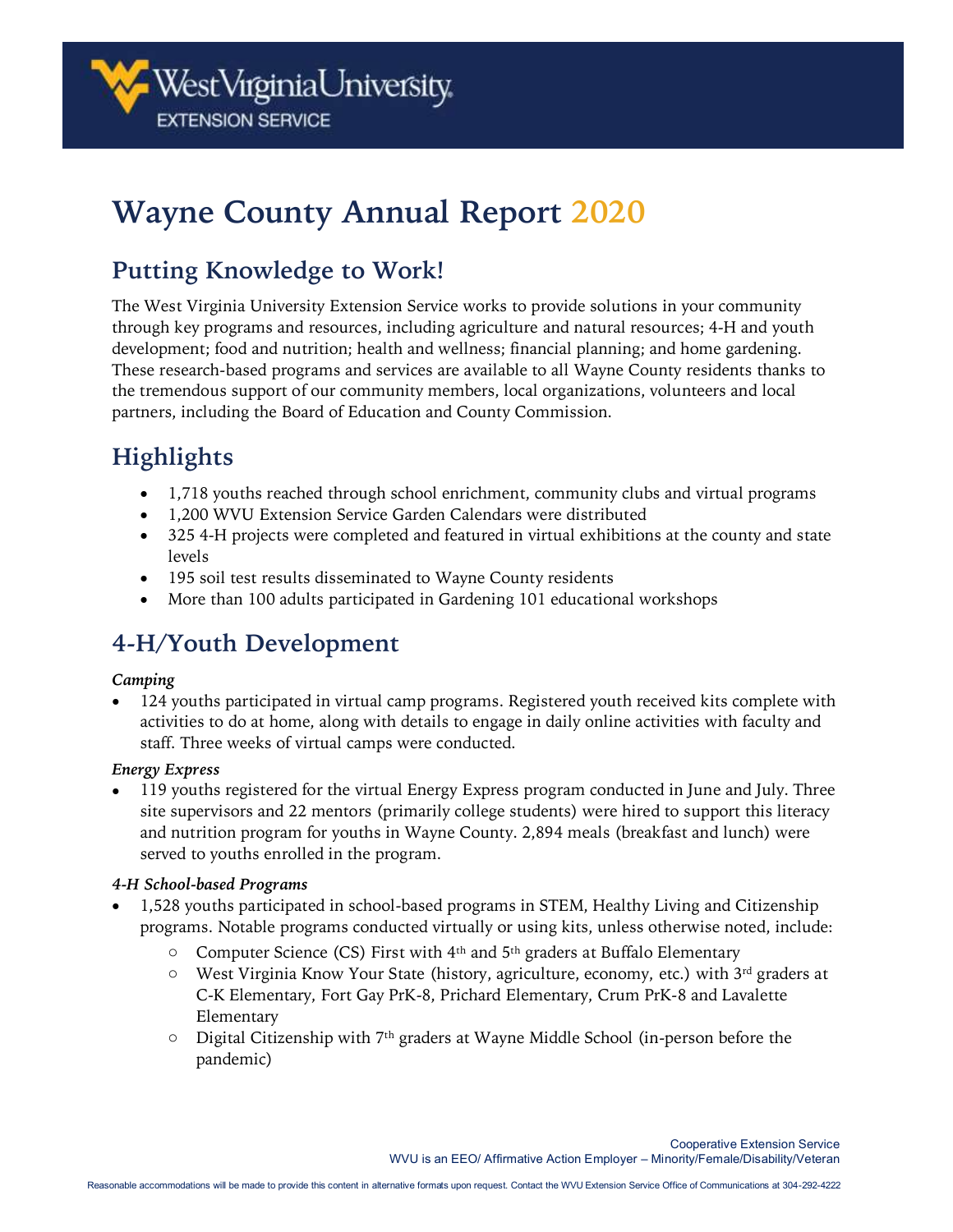- $\circ$  Litter Education with 6<sup>th</sup> graders at Vinson Middle School (in-person before the pandemic)
- $\circ$  Global Education lessons with 7<sup>th</sup> graders at Wayne Middle School (in-person before the pandemic)
- $\circ$  Engineering Science with Dunlow Elementary 2<sup>nd</sup> through 5<sup>th</sup> graders (in-person before the pandemic)
- $\circ$  Engineering Science with Crum PrK-8 3<sup>rd</sup> through 5<sup>th</sup> graders (in-person before the pandemic)

#### *Traditional 4-H Programming and Clubs*

- The county has six traditional community clubs. In-person club meetings were suspended for much of last year due to the pandemic. The county 4-H program pivoted to a county-wide virtual club meeting held monthly with online and at-home activities for youths. Additional programs conducted to keep youths engaged include:
	- o 22 youths participated county-wide 4-H challenges focused on nature, upcycling and food.
	- o Picture This Wayne County was created in partnership with Robert Thompson, local author and historian, to engage members in places of local interest throughout the county. Seven youths engaged in the program submitting more than 50 photos of 15 different places of interest in Wayne County. Visit <https://padlet.com/julietritz1/picturethiswaynecounty> to see places visited.
	- o The 4-H Ambassadors secured a grant and built a Kindness Rock Garden, featuring beautifully painted rocks. The garden is located just outside of the WVU Extension Service office. By the end of 2020, the Kindness Rock Garden featured more than 50 rocks painted by 4-H members.
	- o 60 4-H members received a 4-H Welcome Kit in November 2020 filled with at-home activities, as well as 4-H facemask and hand sanitizer.
	- o The newest 4-H club, International Travel 4-H Club (consisting of 11 members), has met virtually since March. Youths choose a different country each month, identify and make a recipe from that country, and speak about it during their monthly meeting. The club has travelled virtually to China, Ireland, Russia, Kenya, the Caribbean, Belgium, Switzerland and Egypt.

## **Agriculture and Natural Resources**

#### *Youth Agriculture*

• Provided all six middle school principals with information for students to complete the ATV Safety Institute E-course when schools closed. It is unknown how many completed the ATV Safety Institute E-course since it is administered at the national level. Taught virtual project workshops on record keeping, poultry and rabbit 4-H projects reaching more than 70 youths combined.

#### *Soil Samples*

• Disseminated 195 soil test results to individuals throughout the county.

#### *Garden Calendars*

• Distributed 1,200 garden calendars throughout the county.

#### *Educational Workshops*

- Workshops were held on the following topics:
	- o Gardening 101 reached 8 in-person attendees and 100 virtual attendees.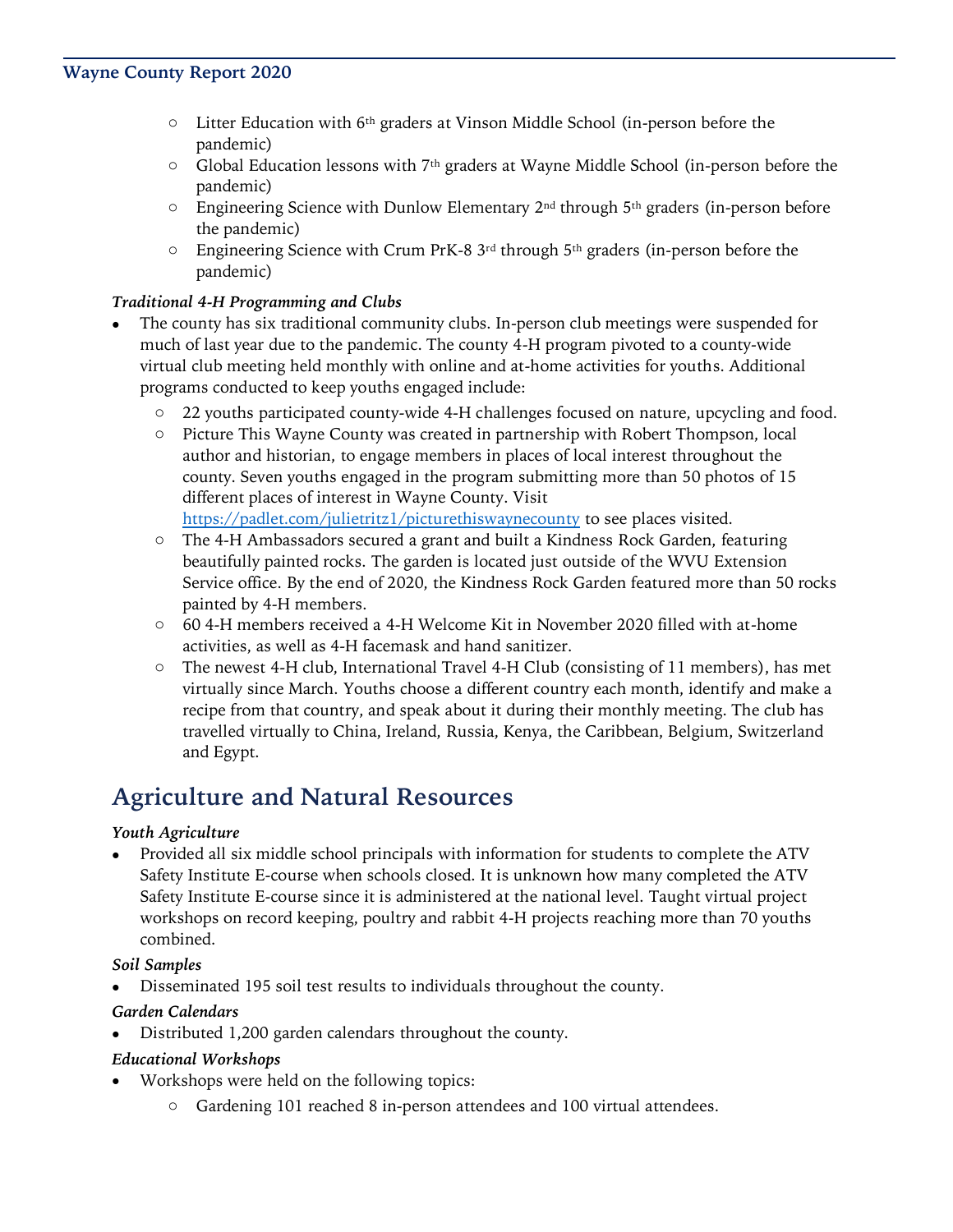- o Mid-Ohio Valley Ag Zoom Pesticide Trainings reached 30 adults.
- o The Wayne County Cattlemen had several in-person meetings with educational programs reaching more than 50 farmers combined.
- o The Bitter on Litter program for senior centers reached more than 200 seniors.

#### *Research Garden*

- Cucurbit downy mildew research garden involved growing six varieties to include: Silver Slicer Cucumbers, Kabocha Squash, Thunder Acorn Squash, Butternut Squash, Cantaloupe and Watermelon.
- Harvested three bushels of cucumbers, one bushel of cantaloupe, one bushel of acorn squash,  $\frac{1}{2}$ bushel of butter and kabocha squash. All produce was donated to participants in the Grow Wayne County program, as well as Extension Service volunteers.

## **Families and Health**

#### *Family Nutrition Program*

- NEAT, Teen Cuisine and Eating Smart Being Active are research-based curricula developed to target low-income adults and at-risk youths. Programs were conducted at Playmates Child Care Centers, Starlight Behavioral Health, Tolsia High School, Spring Valley High School, Genoa Elementary School, Marie's House Women's Recovery Center, Wayne County Head Starts and county 4-H virtual camps. Combined these programs reached 850 youths.
- Public health initiatives conducted include Grow Appalachia, Nourishing Networks, Learn Grow Eat Go, Grow This West Virginia Garden Challenge, Food of the Month and Marie's House Recovery Garden at Wayne United Methodist Church. Combined these programs reached 1,800 adults and youths.

#### *Community Educational Outreach Service*

• 16 CEOS members continued to engage in virtual meetings and community service projects despite the pandemic. Notable projects include held breast cancer awareness event at the Wayne County Courthouse, made 17 baby quilts for the annual Community Baby Show, held several in-person educational workshops (before the pandemic), supported Little Free Libraries throughout the county, conducted a Virtual Garden Showcase in August and September showcasing produce grown by Wayne County residents, conducted a Virtual Quilt and Fiber Showcase last fall showcasing quilts and other items made by CEOS members, started a virtual CEOS monthly book club discussion group and started a monthly electronic CEOS newsletter for members.

#### *Senior Centers*

- Conducted educational workshops at the Wayne County senior centers in January and February. In August, we resumed our partnership with the senior centers by delivering educational resources for the center directors to distribute via meal pick-up and delivery.
- In January and February, we reached more than 200 seniors each month with in-person programs. The topics covered include:
	- o Brain Basics (January)
	- o Hydrate and Nourish Your Brain (February)

From August through December, we reached more than 300 seniors each monthly via delivery of educational handouts on the following topics:

- o Household Cleaning Products (August)
- o West Virginia State Parks (September)